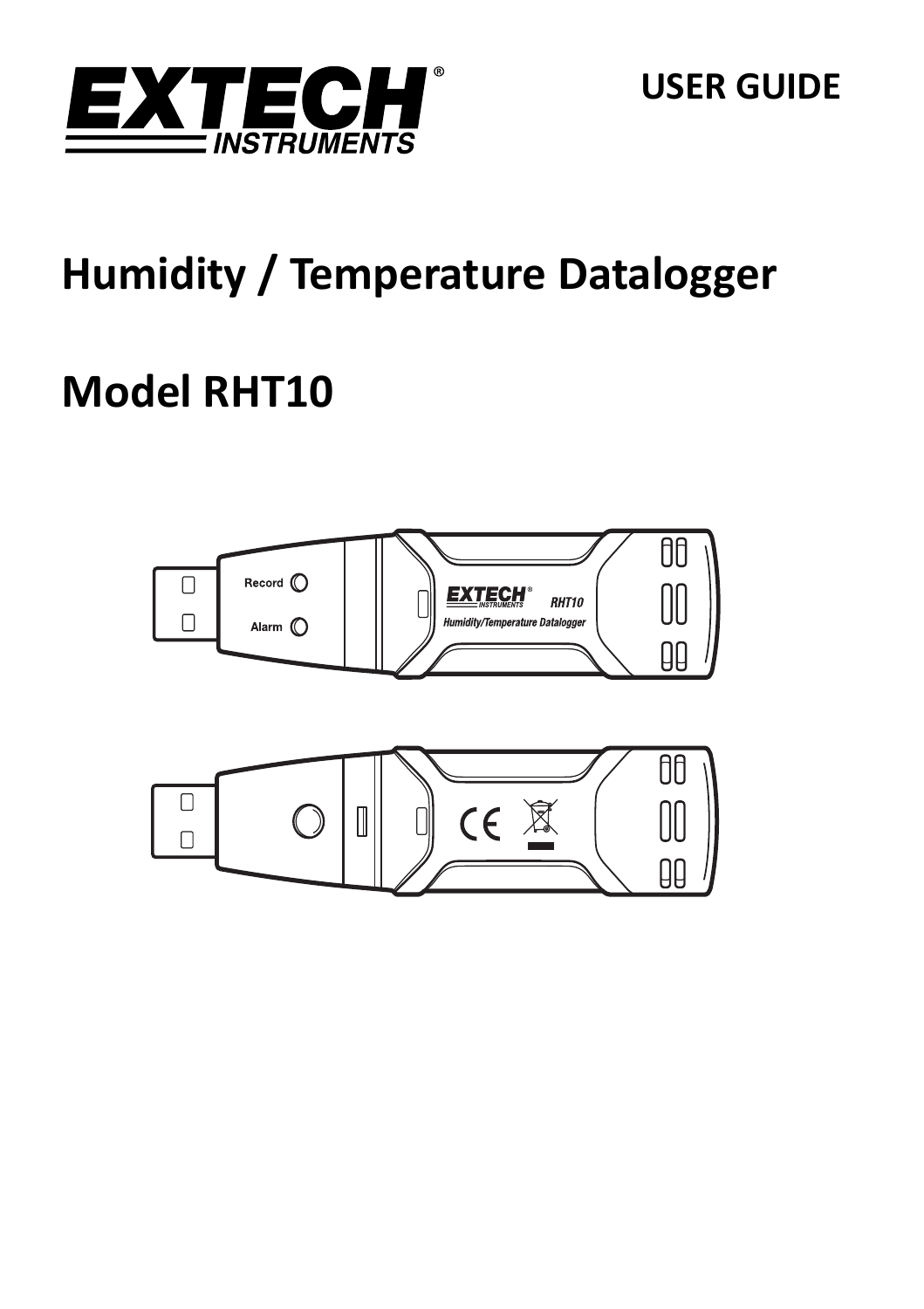## *Introduction*

Congratulations on your purchase of the Relative Humidity and Temperature Datalogger. This datalogger measures and stores up to 16,000 relative humidity and 16,000 temperature readings over 0 to 100%RH and ‐40 to +70°C (‐40 to +158°F) measurement ranges. The user can easily configure the logging rate, high/low alarm and start‐mode, and download the stored data by plugging the module into a PC's USB port and running the supplied PC software. Relative Humidity, Temperature and Dew Point data can then be graphed, printed and exported to other applications. GPP (grains per pound) data can be viewed using the optional RHT10‐SW software. The data logger is supplied with a long‐life lithium battery, which can typically allow logging for one year. This meter is shipped fully tested and calibrated and, with proper use, will provide years of reliable service. Please visit our website (www.extech.com) to check for the latest version of this User Guide, Product Updates, and Customer Support.

# *Features*

- Memory for 32,000 readings (16,000 temperature and 16,000 humidity readings)
- $\blacksquare$  Dew point indication via supplied Windows<sup>TM</sup> Software
- Grains per pound indication via optional Windows™ Software (order RHT10-SW)
- Selectable data sampling rate: 2s, 5s, 10s, 30s, 1m, 5m, 10m, 30m, 1hr, 2hr, 3hr, 6hr, 12hr, 24hr
- Status Indication via Red/Yellow LED and Green LED
- USB Interface for Set‐up and Data Download
- User-Programmable Alarm Thresholds for Relative Humidity and Temperature
- **Long battery life**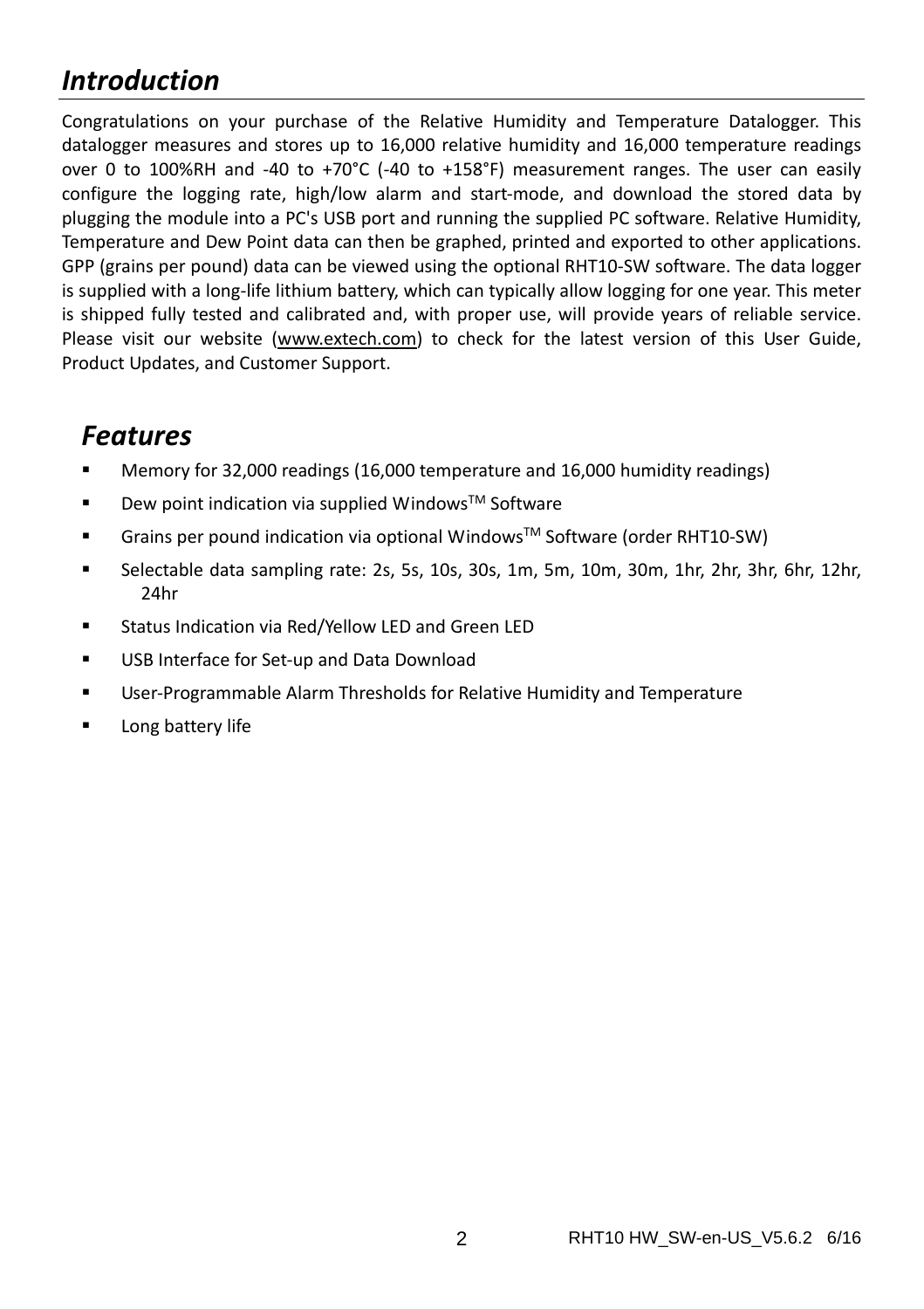## *Description*

- 1. Protective cover
- 2. USB connector to PC port
- 3. Start button
- 4. RH and Temperature sensors
- 5. Alarm LED (red/yellow)
- 6. Record LED (green)
- 7. Mounting clip

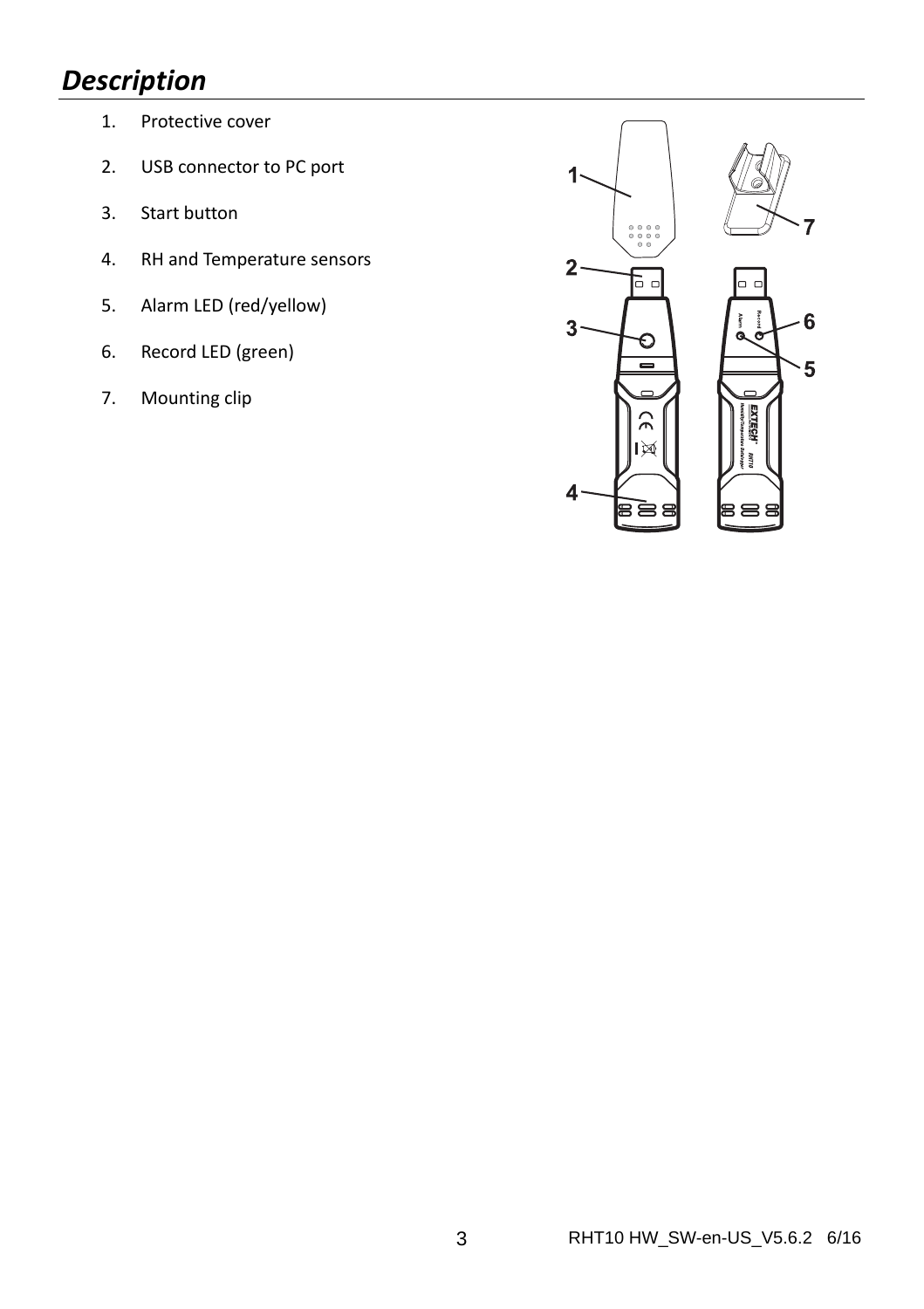#### **System Software Required:**

Windows 7, Windows 8.1 or Windows 10

#### **Minimum Hardware Required:**

PC or Notebook with Pentium 90MHz or higher 32 MB RAM; At least 7 MB of hard disk space available to install Datalogger USB software. Recommended display resolution 1024X768 with High Color(16 bit).

#### **INSTALLING THE GRAPHING SOFTWARE and USB driver**

Install the supplied Windows PC Datalogger Software by placing the supplied program disk in the PC's CD‐ROM drive or by downloading the program from the http://Extech.com/instruments/software.asp web page.

If the installation program does not automatically open and provide on‐screen prompts, open and browse the CD‐ROM drive, then find and double‐click on the SETUP.EXE file included on the program disk. Follow the on‐screen prompts to complete the installation.

#### **Software Install**

Run SETUP.up.exe and follow the defaults to install he RTH10 software

#### **USB Driver Install**

- 1. Open the root folder of the RHT10.
- 2. Open the folder Driver\DriverUSBXPRESS and double-click on USBXpressInstaller.exe.
- 3. Follow the default choices to load this USBXpress driver.

**Note:** When the RHT10 is connected to the USB port, the battery inside the device is discharged at a higher rate than normal. To conserve battery life, do not leave the RHT10 connected to the USB port for a prolonged period of time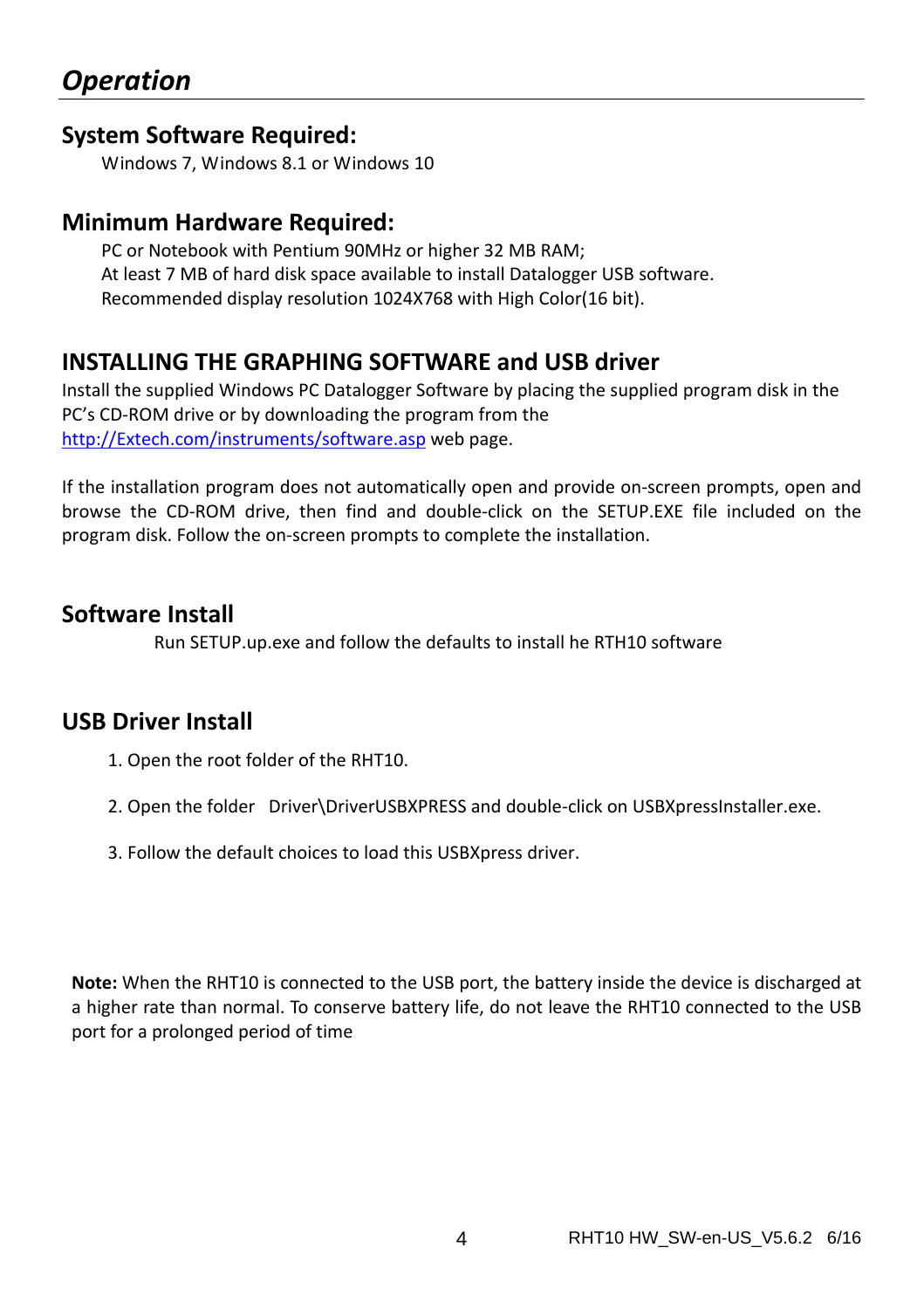## **RUNNING THE GRAPHING SOFTWARE**

With the RHT10 inserted in the PC's USB port, double-click the Datalogger Graph icon on your desktop to launch the program. The opening screen will appear as shown below.

| A Extech Instrument RHT10 Graph |       |
|---------------------------------|-------|
| Connect                         | About |
| <b>View File</b>                | Quit  |
|                                 |       |

Click on "Connect" to open the main screen,

Click on "About" to view the version number,



Click on "View File" to open an existing file,

Click on "Quit" to close the program.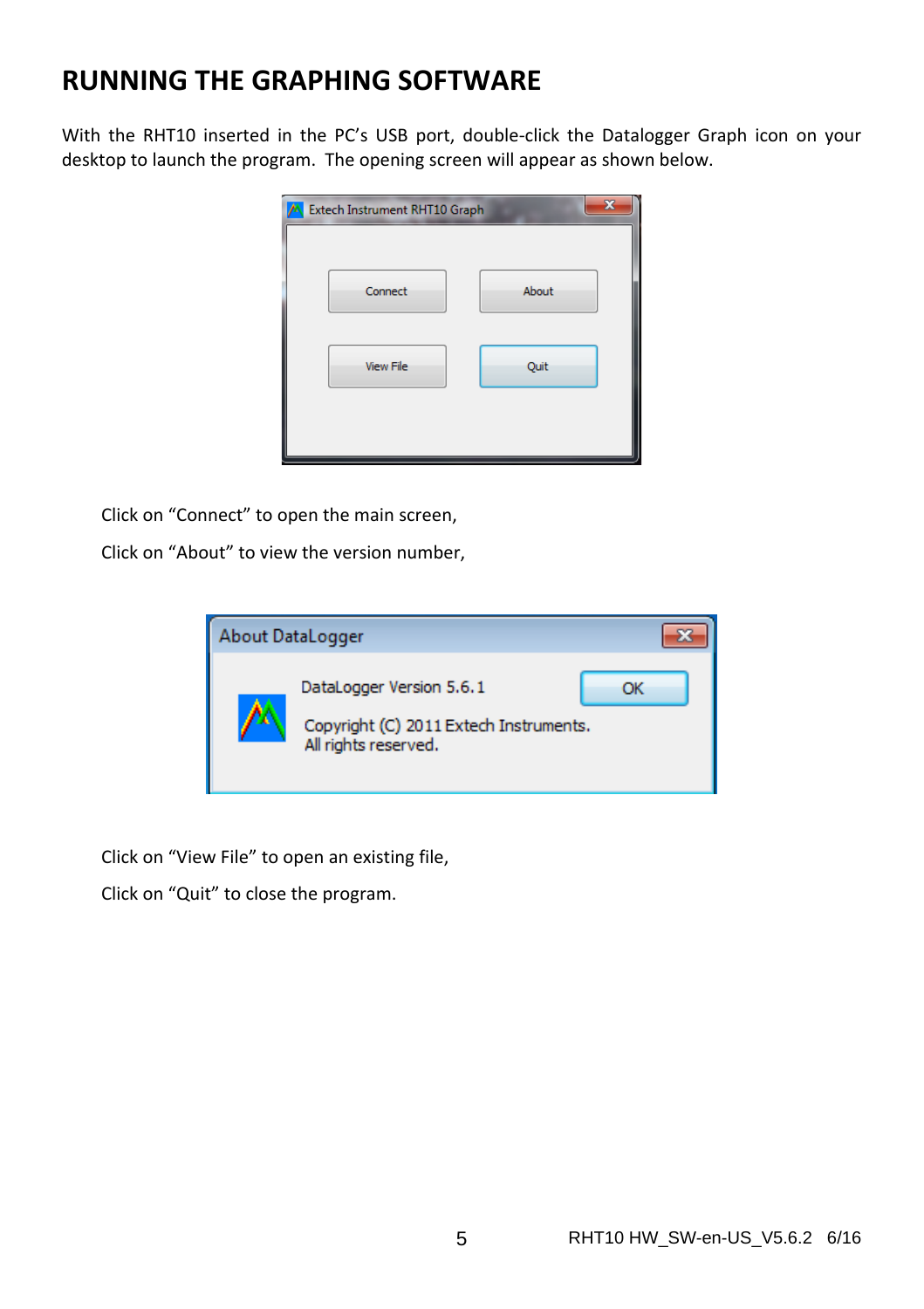### **MENU BAR DESCRIPTION**

The main menu for the software appears as follows:



From left to right the MENU BAR icons represent DATA DOWNLOAD, LOGGER SETUP, FILE OPEN, FILE SAVE-AS, FILE PRINT, VIEW ALL, and ZOOM. In addition, the FILE, VIEW, LINK, and HELP pull‐down menus are available here. All of these functions are described in the following paragraphs.

### **LOGGER SETUP**



Click on the computer icon on the menu bar ( $2<sup>nd</sup>$  from left) or select LOGGER SET from the LINK pull‐down menu. The Setup window will appear as shown below; descriptions for each field in the Setup window are listed directly below the illustration:

| Connected                                                     |                                          | Σζ                  |
|---------------------------------------------------------------|------------------------------------------|---------------------|
| <b>Basic Settings</b>                                         |                                          |                     |
| <b>Current Time:</b>                                          | 12-08-2010 13:57:31                      | ⊙ Manual © Instant  |
| Logger Name:                                                  | Logging Name                             | Max. 15 characters! |
| 50<br>Sample Rate(Sec.): 10s<br>Sample Points:                |                                          |                     |
| LED Flash Cycle: $6 \text{ } 10s$ $\degree$ 20s $\degree$ 30s |                                          |                     |
| Alarm Settings                                                |                                          |                     |
|                                                               | $\Box$ LEDs flash for high and low alarm |                     |
| Temperature: Low Alarm 0                                      | High Alarm 40                            | Unit: Celsius       |
| Humidity:                                                     | High Alarm 75<br>Low Alarm 35            | Unit: %RH           |
|                                                               | Default                                  | Cancel<br>Setup     |

- The CURRENT TIME field will automatically synchronize with the PC date and time setting.
- The MANUAL and INSTANT select buttons allow the user to start data logging immediately when the Setup window is exited (INSTANT), or at a later time (MANUAL).
- The LOGGER NAME field allows the user to select a unique name for the RHT10.
- The SAMPLE POINTS field instructs the RHT10 to take a fixed number of readings.
- The SAMPLE RATE pull‐down menu instructs the RHT10 to log readings at a specific rate.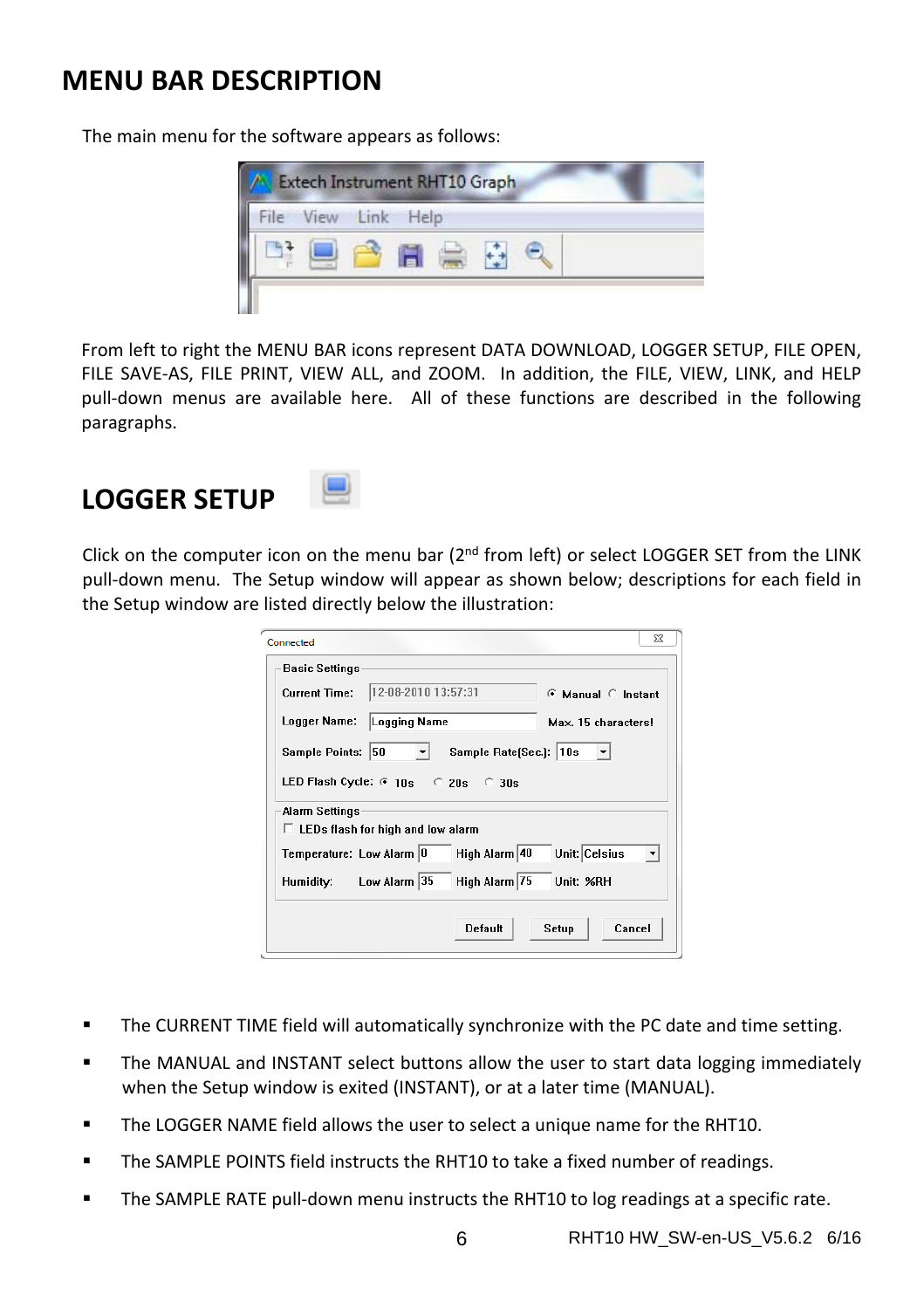- **The LED Flash Cycle can be set by the user: longer cycle times help to extend the battery** life.
- The ALARM SETTINGS area of the SETUP window allows the user to set high and low temperature and humidity limits and to disable the flashing of the RHT10's LEDs, thereby conserving battery energy.

Once the changes have been made, click on the SETUP button to save them. Press the DEFAULT button to set the RHT10 back to factory default conditions. Press the CANCEL button to abort the setup.

- **Note:** Any stored data will be permanently erased when the user clicks on Setup. To save the data before creating a new setup, click Cancel and then download the data.
- **Note:** The battery may run out before the RHT10 has finished collecting a specified number of sample points. Always ensure that the remaining charge in the battery is sufficient to last the complete duration of your logging exercise. When in doubt, we recommend that you always install a fresh battery before logging critical data.

If INSTANT was selected in the SETUP window, the RHT10 begins logging at the instant the SETUP button is pressed. If MANUAL was selected, the RHT10 must be manually started by pressing and holding the device's yellow button for approx. 3 seconds, or until the two LEDs on the RHT10 flash at the same time.

Logging will continue at the programmed sample rate until the number of readings (sample points) specified in the Setup window is reached.

The green LED flashes once per sample point and the red or yellow LED flashes when user programmed alarm limits are exceeded. For details, see LED status guide.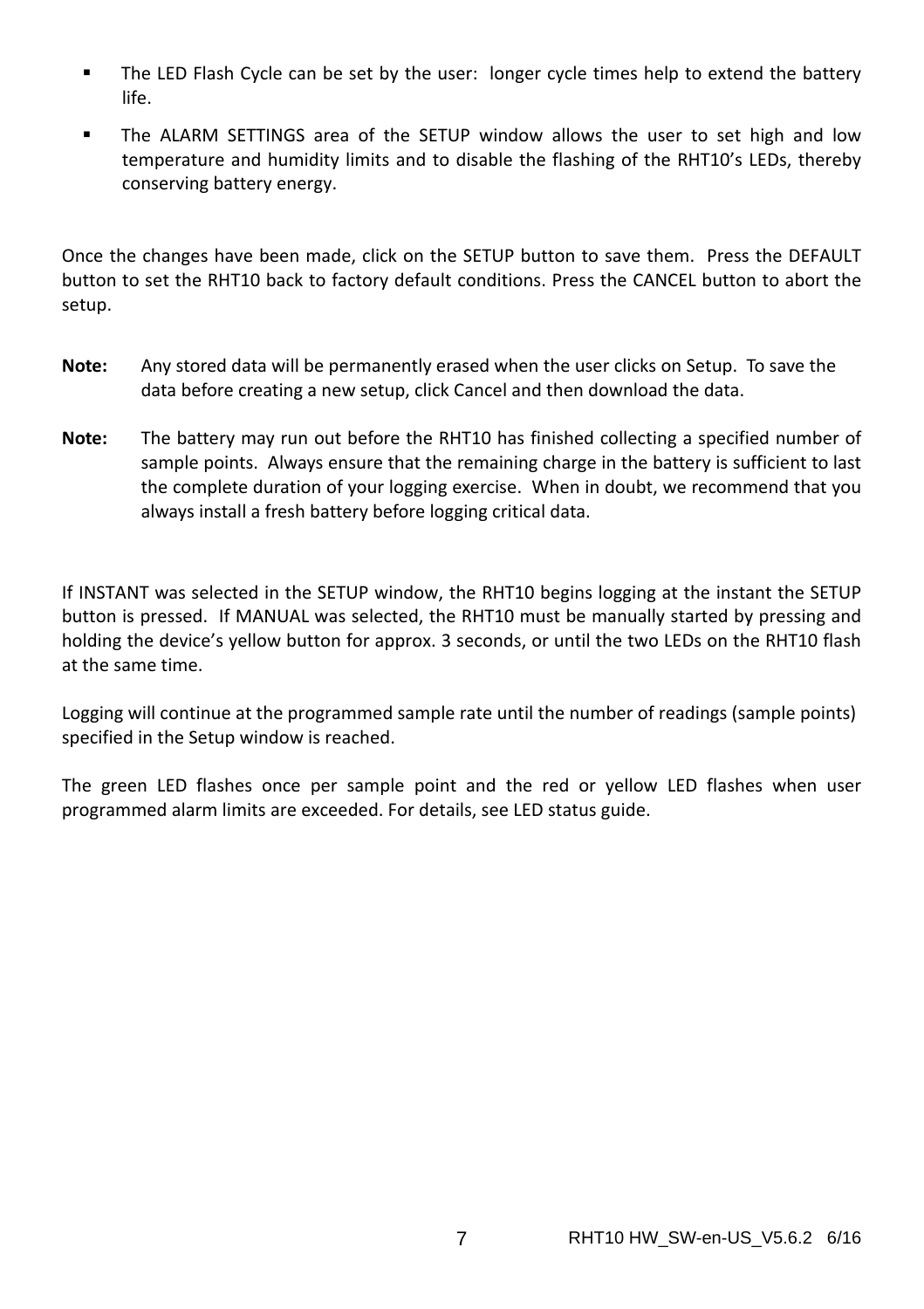# **DATA DOWNLOAD**



To transfer the readings stored in the RHT10 to the PC:

- 1. Connect the RHT10 to the same USB port used when the RHT10 was initialized.
- 2. Open the graphing software program if it is not still running.
- 3. Click the Download icon  $(1<sup>st</sup>$  on the left) or select Data Download from the LINK pull‐down menu
- 4. The Window shown below will appear. Press DOWNLOAD to begin transferring readings

| Download                                                                        |  |  |
|---------------------------------------------------------------------------------|--|--|
| Press Download to stop logging and load data<br>from logger, or Cancel to exit. |  |  |
|                                                                                 |  |  |

If the readings are successfully transferred, the VIEW screen and the SAVE screen (both shown below) will appear. In the SAVE screen, name the file and save it to a convenient location. The data is saved as an .rec file for use in this program only. At a later time, the user can select SAVE‐AS and save the data as an Excel, Text, or Bitmap file (explained in next section).

| Save                                  | x                       |
|---------------------------------------|-------------------------|
| RHT10 Datalogger<br>Save in:          | ←■■●■▼                  |
| Name                                  | Date modified<br>T      |
| DataLogger                            | Fi<br>12/8/2010 1:38 PM |
| <b>A</b> rht10-data-12-12-10.rec      | 12/8/2010 2:02 PM<br>Lc |
| Ш                                     |                         |
| File name:<br>mt 10-data-2            | Save                    |
| Save as type:<br>Logger Files (*.rec) | Cancel                  |

In the screen below press VIEW to see the data graphically. If there are no readings currently stored in the RHT10, the program will let the user know via a warning screen.

| Connected                                                           |      |        |
|---------------------------------------------------------------------|------|--------|
| Download                                                            |      |        |
| 39 points finished! Press View to show graph,<br>or Cancel to exit. |      |        |
| Download                                                            | View | Cancel |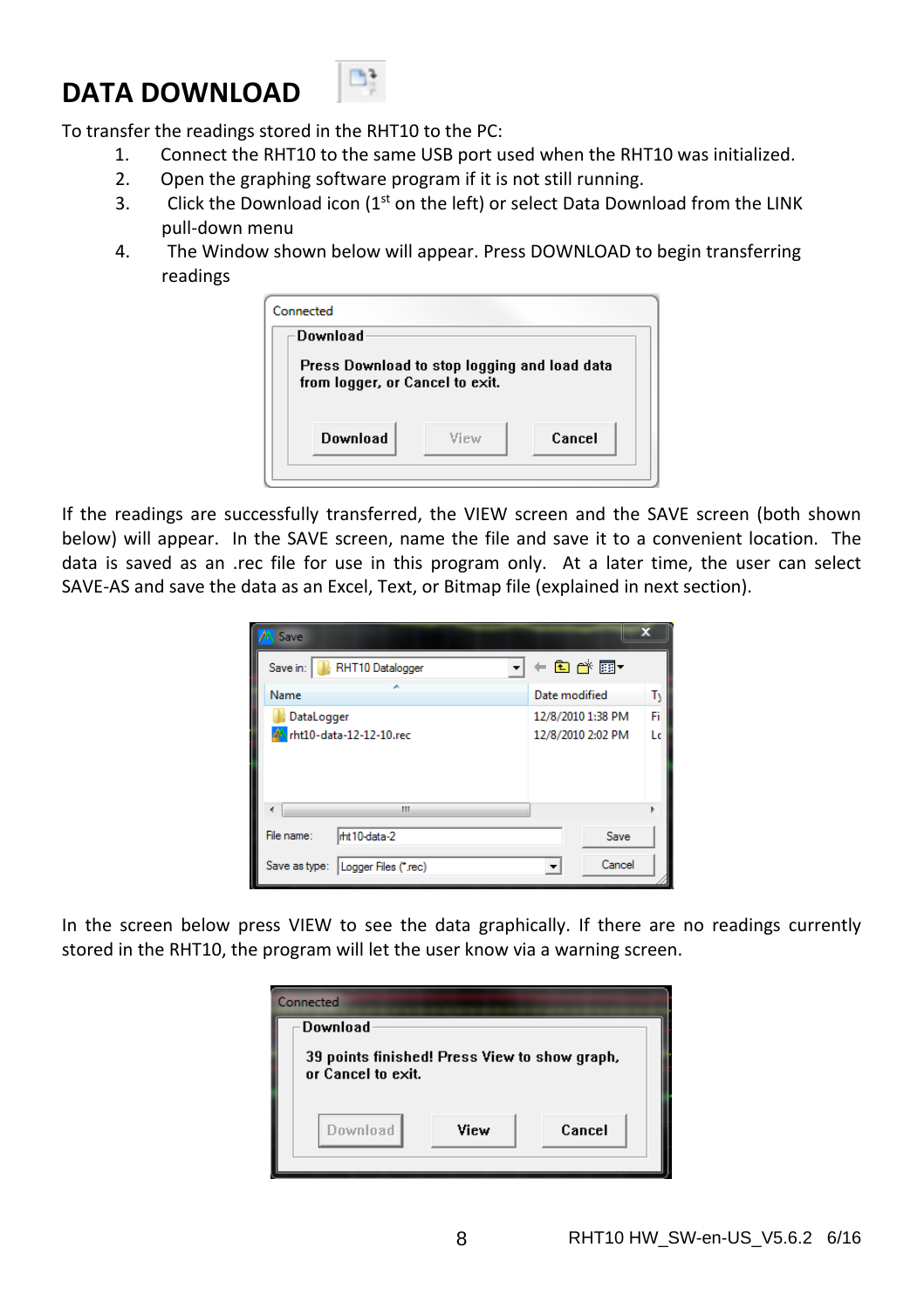When VIEW is pressed, the Data Graph window appears,

The Data Graph window presents the transferred data in an x-y graph format with Date/Time represented on the horizontal axis and Temperature / Relative Humidity / Dew Point / Grains per pound GPP (with optional RHT10‐SW only) / Alarm Limits represented on the vertical axis:



To zoom in and out of data regions, there are several approaches:

- 1. Use the mouse to click and drag a box around any data area to magnify the selected area.
- 2. Click on the zoom magnifier icon tool on the menu bar
- 3. Select VIEW ALL or ZOOM OUT from the VIEW pull‐down menu.

In the example graph above, the Temperature is represented by the solid red line (the lines are known as 'traces'); the RH and Dew Point are represented by the solid yellow and green lines, respectively. The low and high alarm values for temperature are represented by the dashed red traces; the corresponding alarms for humidity are represented by the dashed yellow traces.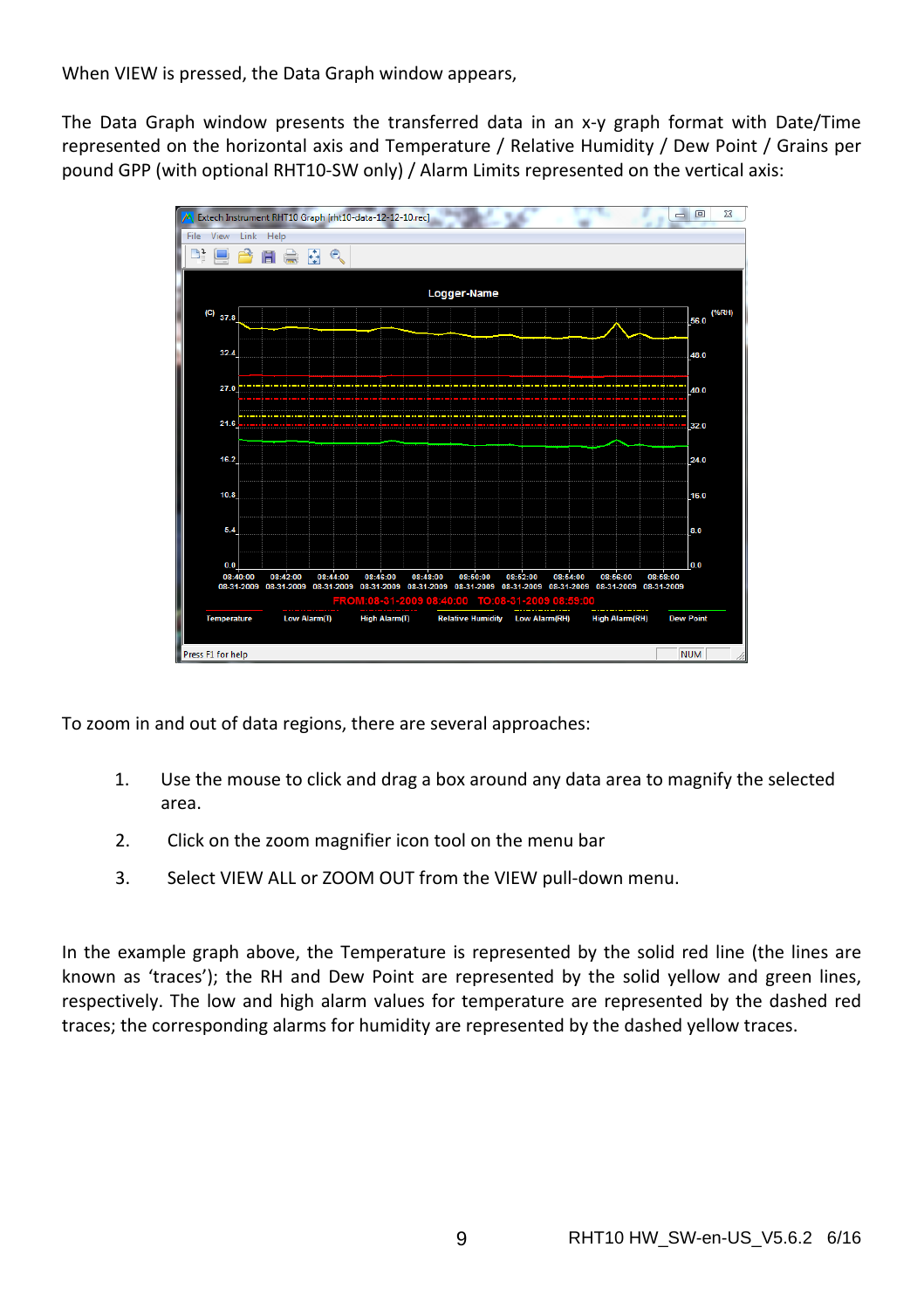To customize the graph window select SHOW TRACES, BACKGROUND, GRID LINES, and MASK POINTS from the VIEW pull-down menu. These options provide the following features:

| <b>SHOW TRACES:</b> | Allows the user to select which data to view as a trace (Temperature &<br>Alarms).                       |
|---------------------|----------------------------------------------------------------------------------------------------------|
| <b>BACKGROUND:</b>  | Select background color scheme.                                                                          |
| <b>GRID LINES:</b>  | Add or remove grid lines from x and y axes.                                                              |
| <b>MASK POINTS:</b> | Places dots on the traces for the actual data points, breaking up the<br>continuous nature of the trace. |

#### **FILE OPEN, FILE SAVE‐AS**

To save the transferred data in a format other than the proprietary .rec format, click the SAVE AS icon from the menu bar (4<sup>th</sup> from right) or select SAVE AS from the FILE pull-down menu. The data can be saved in the following formats:

TEXT FILE (.txt) EXCEL FILE (.xls) BITMAP FILE (.bmp)

To open an existing data file for viewing on the data graph window, click on the FILE OPEN icon on the menu bar ( $3^{rd}$  from left), or select FILE OPEN from the FILE pull-down menu. When prompted, select a .rec file saved earlier.

#### **FILE PRINT**

To print a data graph window to a line or network printer, click on the printer icon or select PRINT from the FILE pull-down menu. Note that color graph windows can be accurately printed on color printers.

**Note:** The RHT10 retains data in its internal memory until the user begins a new logging session. Starting a new logging session clears all of the RHT10's stored readings; be sure to save previous data before starting a new logging session.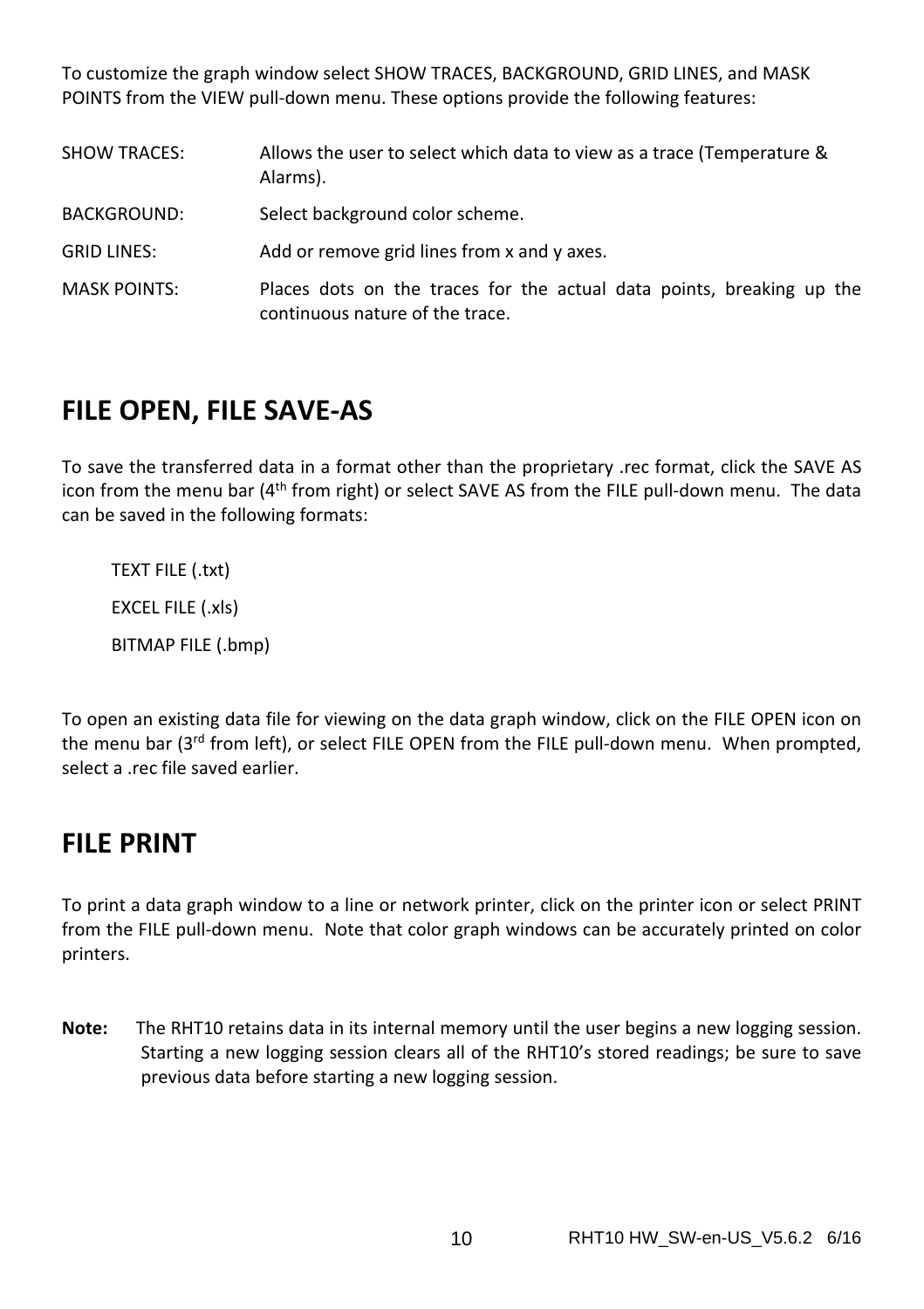# **GRAINS PER POUND (GPP) (RHT10‐SW)**

GPP values are obtained only by purchasing and loading the optional **RHT10‐SW** software.

The optional software can be purchased through an Extech distributor using the part number **RHT10‐SW.**

Note that the standard RHT10 software must be un‐installed before the optional RHT10‐SW software can be installed.

To view GPP data, click on the VIEW menu heading and scroll down to the SHOW TRACES tab. Ensure that the GPP line is checked. If checked, the graph will display GPP data. If unchecked, the graph will not show GPP data.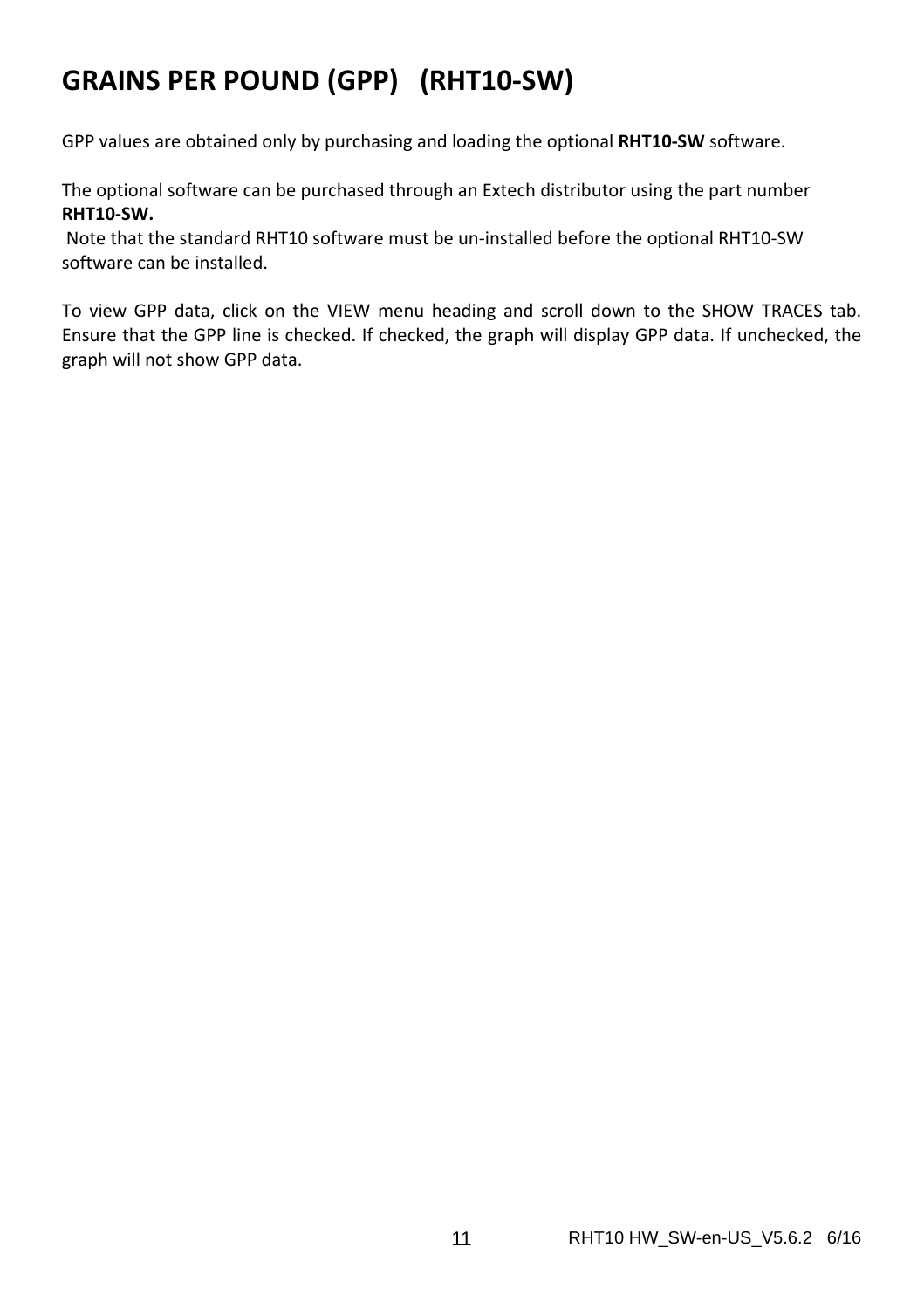#### **RHT10 LED STATUS GUIDE**



| <b>LEDs</b> |              | <b>Meaning</b>                                                                                                                                                                                          | <b>Action</b>                                                                             |
|-------------|--------------|---------------------------------------------------------------------------------------------------------------------------------------------------------------------------------------------------------|-------------------------------------------------------------------------------------------|
| Record      | Alarm        | No LEDs flashing<br>-No logging in process<br>Or<br>-No battery found<br>Or                                                                                                                             | Fit battery in place<br>Replace the battery and<br>download the data                      |
| Record      | Alarm        | -Battery completely discharged<br>Green single flash every 10 sec. *<br>-Logging, no alarm**<br>Green double flash every 10 sec. *<br>-Delayed start                                                    | To start, Hold the start button<br>until Green and Yellow LED flash                       |
| Record      | <b>Alarm</b> | Red single flash every 10 sec. *<br>-Logging, low alarm for RH<br>Red double flash every 10 sec. ‡<br>-Logging, high alarm for RH<br>Red single flash every 60 sec.<br>- Low Battery <sup>+</sup>       | Logging, if enabled, will stop<br>automatically. No data will be<br>lost. Replace battery |
| Record      | <b>Alarm</b> | Yellow single flash every 10 sec. *<br>-Logging, low alarm for TEMP<br>Yellow double flash every 10 sec. ‡<br>-Logging, high alarm for TEMP<br>Yellow single flash every 60 sec.<br>- RHT10 memory full | Download data                                                                             |

- \* To save power, the RHT10's LED flashing cycle can be changed to 20s or 30s via the supplied software.
- \*\* To save power, alarm LEDs for temperature can be disabled via the supplied software.
- $^+$  When the battery is low, all operations will be disabled automatically. NOTE: Logging automatically stops when the battery weakens (logged data will be retained). The supplied software is required to restart logging and to download logged data.
- ‡ When both temperature and relative humidity readings exceed alarm level simultaneously, LED status indication alternates every other cycle.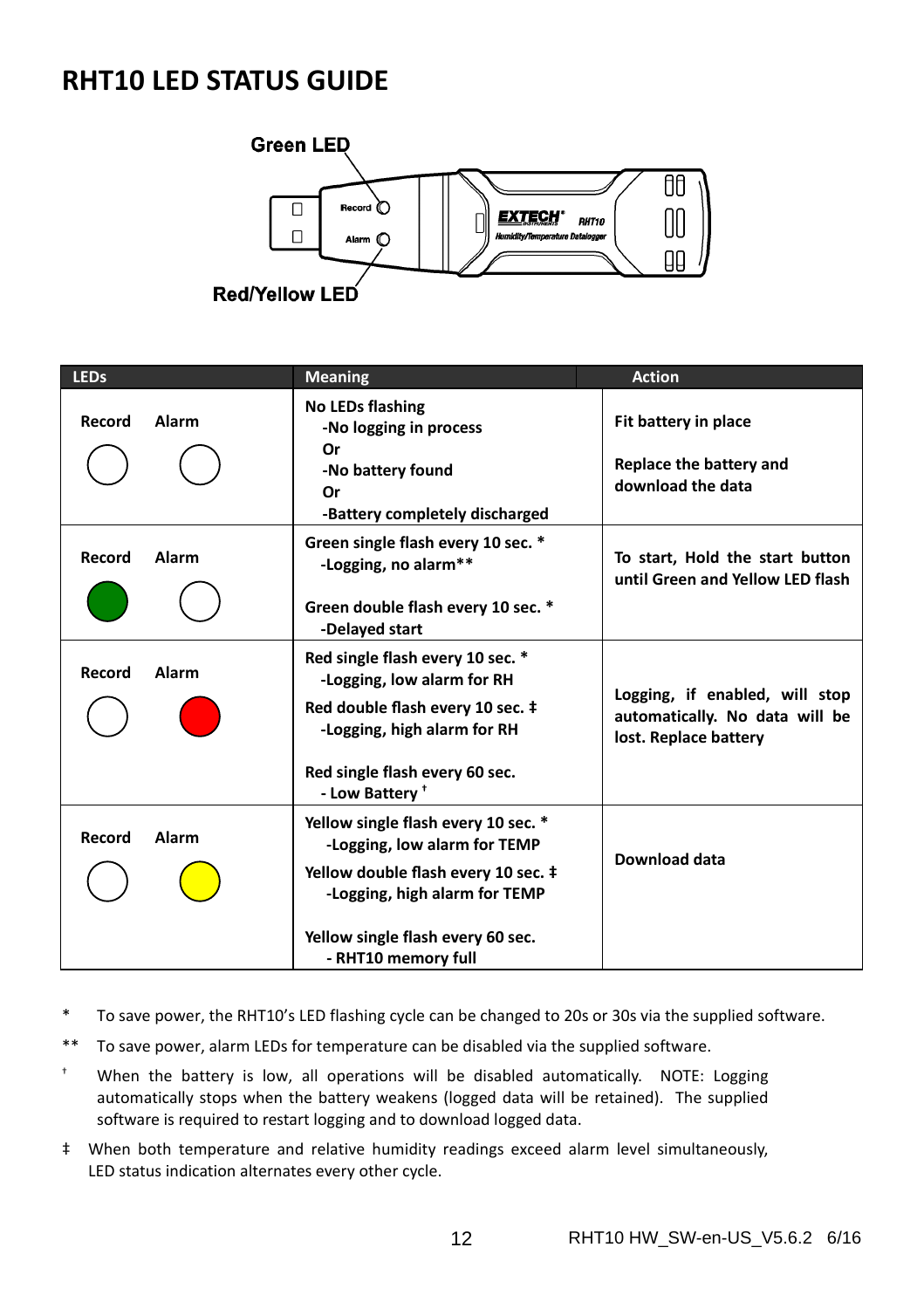| <b>Relative Humidity</b>     | <b>Overall Range</b>                                                                 | 0 to 100%                  |  |
|------------------------------|--------------------------------------------------------------------------------------|----------------------------|--|
|                              | Accuracy (0 to 20 and 80 to 100%)                                                    | ±5.0%                      |  |
|                              | Accuracy (20 to 40 and 60 to 80%)                                                    | ±3.5%                      |  |
|                              | Accuracy (40 to 60%)                                                                 | ±3.0%                      |  |
| <b>Temperature</b>           | <b>Overall Range</b>                                                                 | -40 to 158°F (-40 to 70°C) |  |
|                              | Accuracy (-40 to -10 and +40 to<br>$+70^{\circ}$ C)                                  | ±2°C                       |  |
|                              | Accuracy (-10 to +40°C)                                                              | $±1^{\circ}C$              |  |
|                              | Accuracy (-40 to +14 and 104 to<br>$158^{\circ}$ F)                                  | $±3.6^{\circ}F$            |  |
|                              | Accuracy (+14 to 104°F)                                                              | $±1.8$ °F                  |  |
| <b>Dew Point Temperature</b> | <b>Overall Range</b>                                                                 | -40 to 158°F (-40 to 70°C) |  |
|                              | Accuracy (25°C, 40 to 100%RH)                                                        | $\pm 4.0$ °F ( $\pm 2$ °C) |  |
| Grains per pound             | 1120 gpp (160g/kg) max.; Available only with optional RHT10-SW software              |                            |  |
| Logging rate                 | Selectable sampling interval: From 2 seconds up to 24 hours                          |                            |  |
| <b>Operating temperature</b> | -31 to 176°F (-35 to 80°C)                                                           |                            |  |
| <b>Battery type</b>          | 3.6V Lithium (1/2 AA) (SAFT LS14250, Tadiran TL-5101 or equivalent)                  |                            |  |
| <b>Battery life</b>          | 1 year (typ.) depending on logging rate, ambient temperature, & use of<br>Alarm LEDs |                            |  |
| Dimensions/Weight            | 4x1x.9" (101x25x23mm) / 6oz (172g)                                                   |                            |  |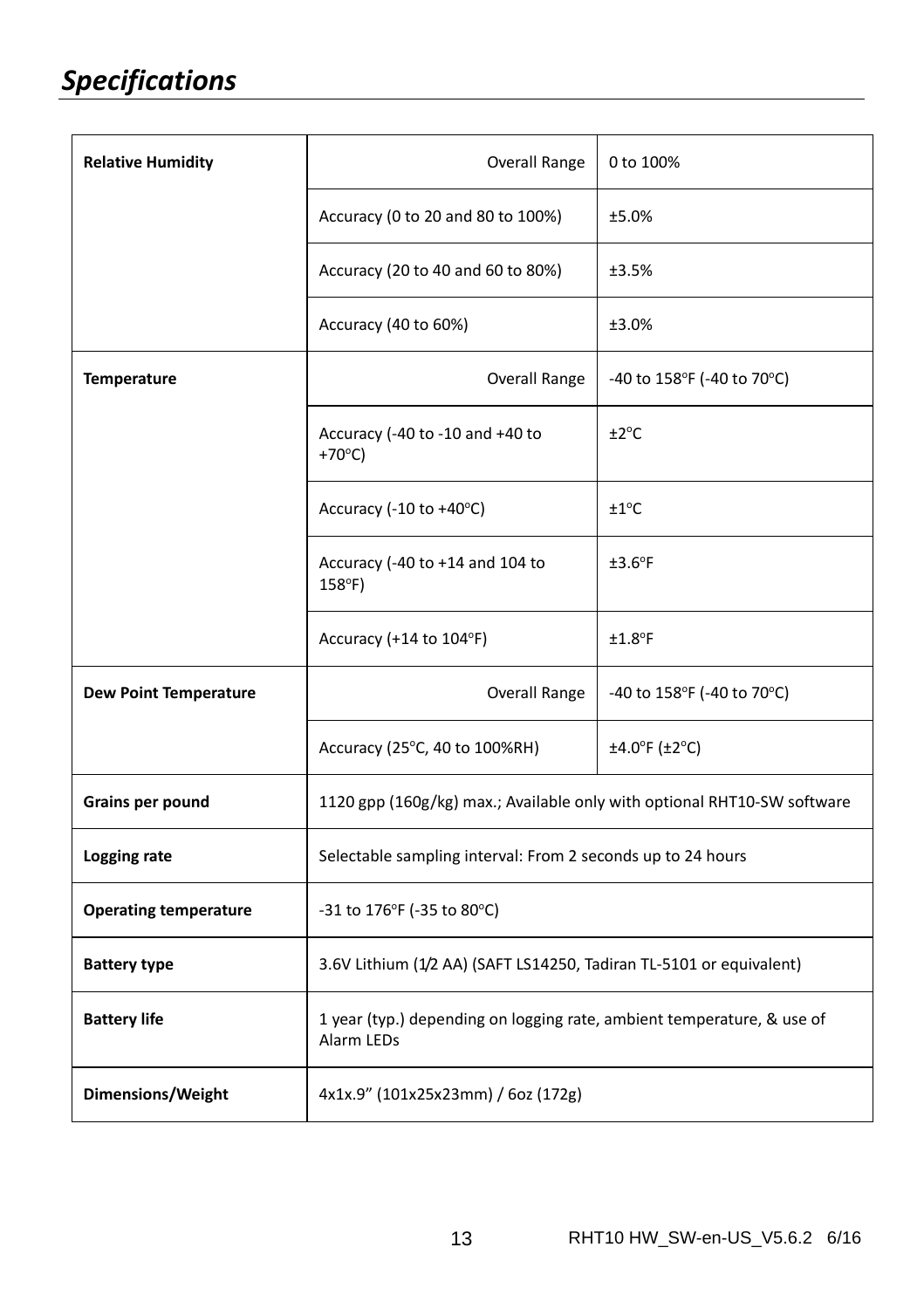

It is highly recommended that the battery be replaced every 12 months, or prior to logging critical data.

The RHT10 does not lose its stored readings when the battery weakens or when the battery is replaced; the data logging process will however be stopped and cannot be re‐started until the battery has been replaced and the logged data has been downloaded to PC.

Use only 3.6V lithium batteries. Before replacing the battery, remove the datalogger from the PC. Follow diagrammatic steps 1 through 4 below.

NOTE: Leaving the RHT10 plugged into the PC USB port longer than necessary will cause some of the battery capacity to be lost.



**WARNING:** Handle lithium batteries carefully, observe warnings on battery casing. Dispose of in accordance with local regulations.

Safety: Please dispose of batteries responsibly; never dispose of batteries in a fire, batteries may explode or leak. If the meter is not to be used for 60 days or more, remove the battery and store separately.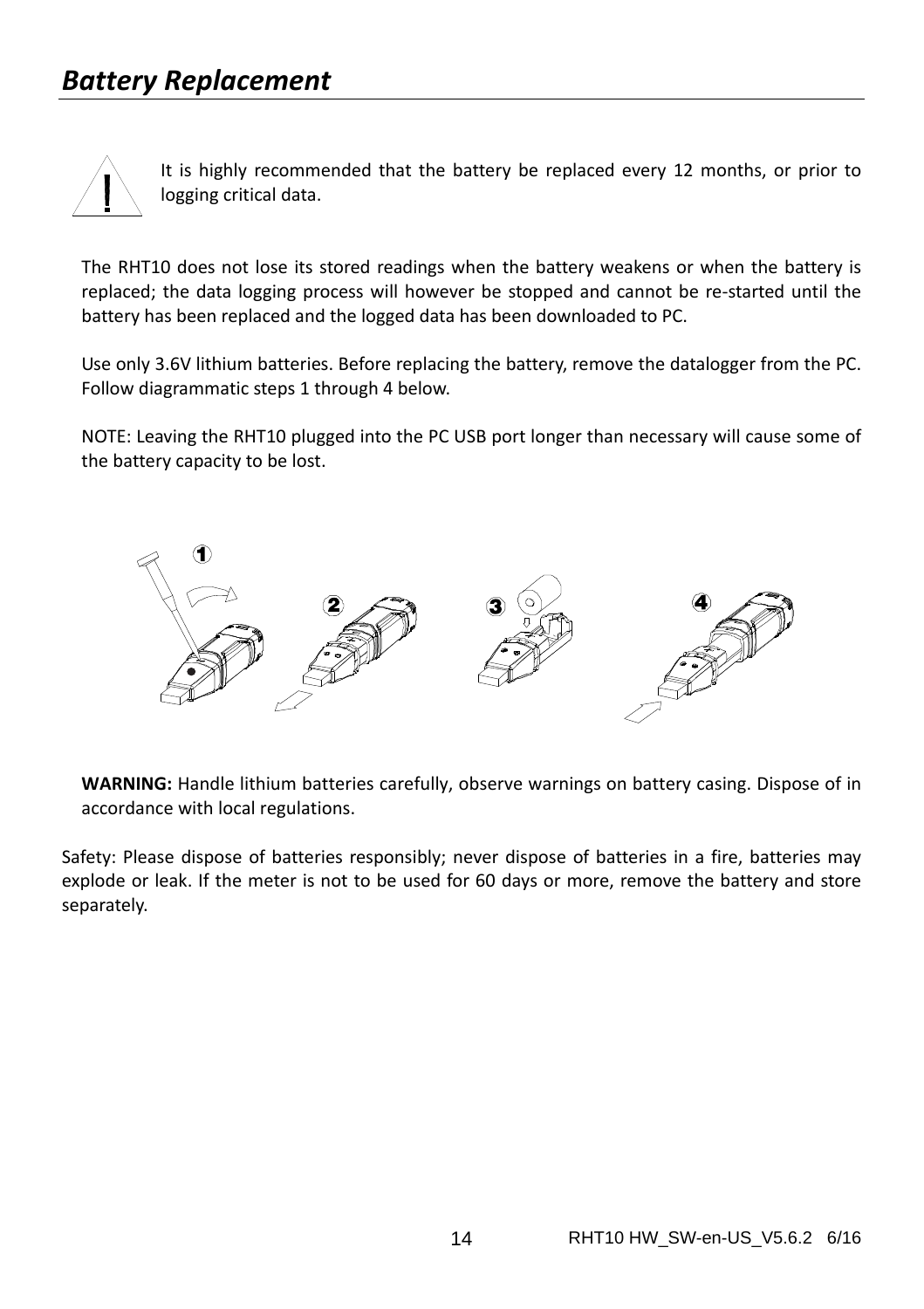# *Warranty*

FLIR Systems, Inc. warrants this Extech Instruments brand device to be free of defects in parts and workmanship for one year from date of shipment (a six month limited warranty applies to sensors and cables). If it should become necessary to return the instrument for service during or beyond the warranty period, contact the Customer Service Department for authorization. Visit the website www.extech.com for contact information. A Return Authorization (RA) number must be issued before any product is returned. The sender is responsible for shipping charges, freight, insurance and proper packaging to prevent damage in transit. This warranty does not apply to defects resulting from action of the user such as misuse, improper wiring, operation outside of specification, improper maintenance or repair, or unauthorized modification. FLIR Systems, Inc. specifically disclaims any implied warranties or merchantability or fitness for a specific purpose and will not be liable for any direct, indirect, incidental or consequential damages. FLIR's total liability is limited to repair or replacement of the product. The warranty set forth above is *inclusive and no other warranty, whether written or oral, is expressed or implied.*

# *Calibration, Repair, and Customer Care Services*

**FLIR Systems, Inc. offers repair and calibration services** for the Extech Instruments products we sell. We offer NIST traceable calibration for most of our products. Contact our Customer Service Department for information on calibration service availability. Annual calibrations should be performed to verify meter performance and accuracy. Technical support and general customer service is also provided, refer to the contact information provided below.

#### **Support Lines: U.S. (877) 239‐8324; International: +1 (603) 324‐7800**

Technical Support: Option 3; E‐mail: support@extech.com

Repair & Returns: Option 4; E‐mail: repair@extech.com

Product specifications are subject to change without notice

**Please visit our website for the most up‐to‐date information**

**www.extech.com**

FLIR Commercial Systems, Inc., 9 Townsend West, Nashua, NH 03063 USA

*ISO 9001 Certified*

#### **Copyright** © **2014‐2016 FLIR Systems, Inc.**

All rights reserved including the right of reproduction in whole or in part in any form

**www.extech.com**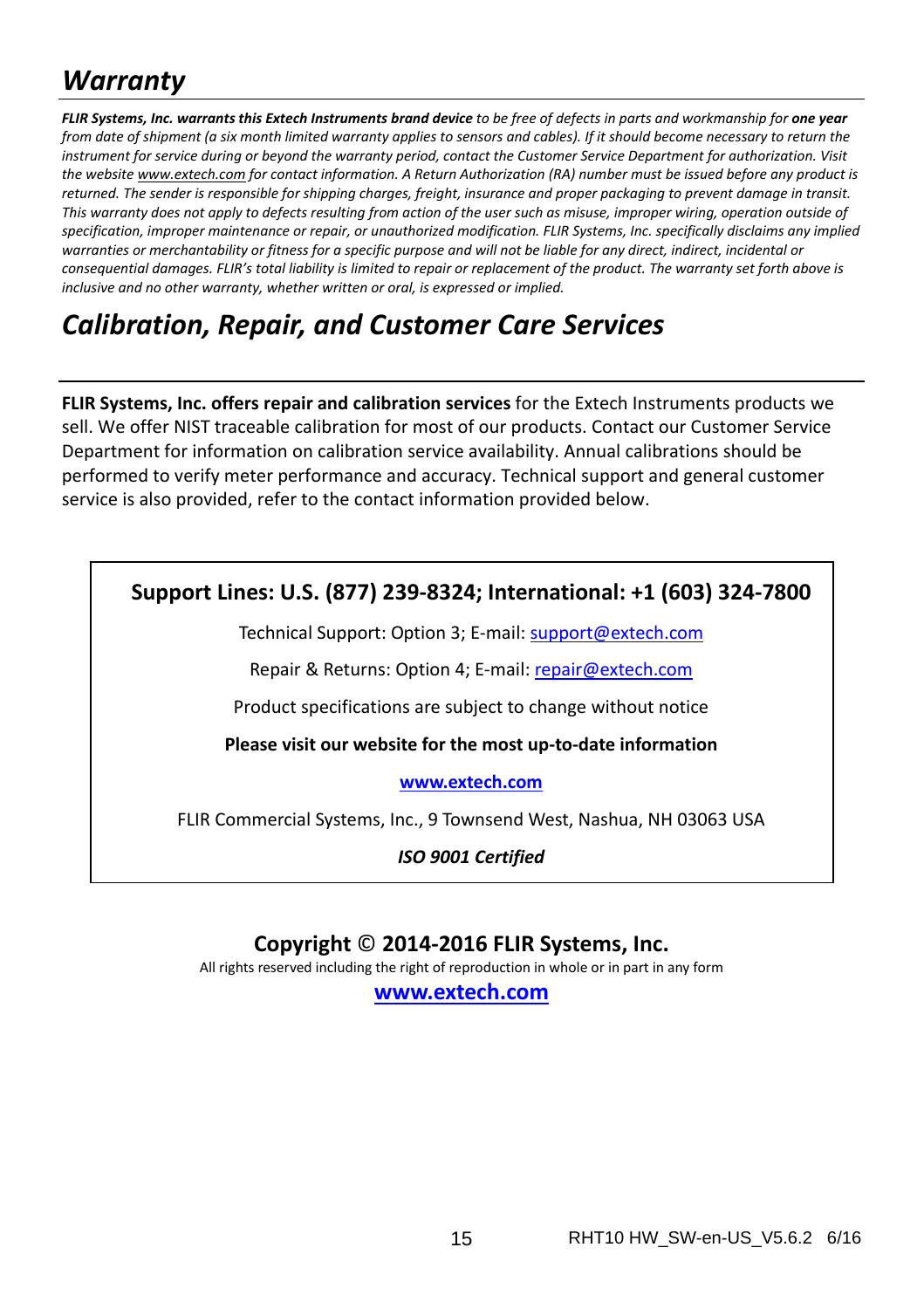# *Garantie*

FLIR Systems, Inc. garantit que cet appareil Extech Instruments est exempt de défauts matériaux et de fabrication pendant un an à partir de la date d'envoi (une garantie limitée de six mois s'applique aux capteurs et aux câbles). Si le renvoi de l'appareil pour réparation devient nécessaire durant ou après la période de garantie, contactez le service client pour autorisation. Pour obtenir les coordonnées, visitez le site Web suivant : www.extech.com. Un numéro d'autorisation de retour (AR) doit être délivré avant tout retour de produit. L'expéditeur prend à sa charge les frais d'expédition, le fret, l'assurance et l'emballage correct de l'appareil afin de prévenir toute détérioration durant le transport. Cette garantie ne s'applique pas aux dommages imputables à l'utilisateur, tels que l'usage impropre ou abusif, un mauvais câblage, une utilisation non conforme aux spécifications, un entretien ou une réparation incorrecte, ou toute modification non autorisée. FLIR Systems, Inc. déclinera spécifiquement toute garantie ou qualité marchande ou aptitude à l'emploi prévu, et ne sera en aucun cas tenu responsable pour tout dommage conséquent, direct, indirect ou accidentel. La responsabilité totale de FLIR est limitée à la réparation ou au remplacement du produit. La garantie définie ci-dessus est inclusive et aucune autre garantie, écrite ou orale, n'est exprimée ou implicite.

# *Calibrage, réparation et services après‐vente*

**FLIR Systems, Inc. offre des services de calibrage et de réparation** pour les produits Extech Instruments que nous commercialisons. Nous offrons l'étalonnage traçable NIST pour la plupart de nos produits. Contactez notre service clientèle pour obtenir des informations sur la disponibilité des services d'étalonnage. Un calibrage doit être effectué chaque année pour vérifier les performances et la précision du mètre. Nous offrons également une assistance technique et un service à la clientèle. Veuillez vous reporter aux coordonnées fournies ci-dessous.

#### **Lignes d'assistance: États‐Unis (877) 239‐8324; international: +1 (603) 324‐7800**

Service d'assistance technique : Option 3 ; E‐mail : support@extech.com

Réparations et retours : Option 4 ; E-mail : repair@extech.com

Les spécifications produit sont sujettes à modifications sans préavis.

**Pour les toutes dernières informations, veuillez visiter notre site Web.**

#### **www.extech.com**

FLIR Commercial Systems, Inc., 9 Townsend West, Nashua, NH 03063 USA

*Certifié ISO 9001*

#### **Copyright** © **2014‐2016 FLIR Systems, Inc.**

Tous droits réservés, y compris la reproduction partielle ou totale sous quelque forme que ce soit.

**www.extech.com**